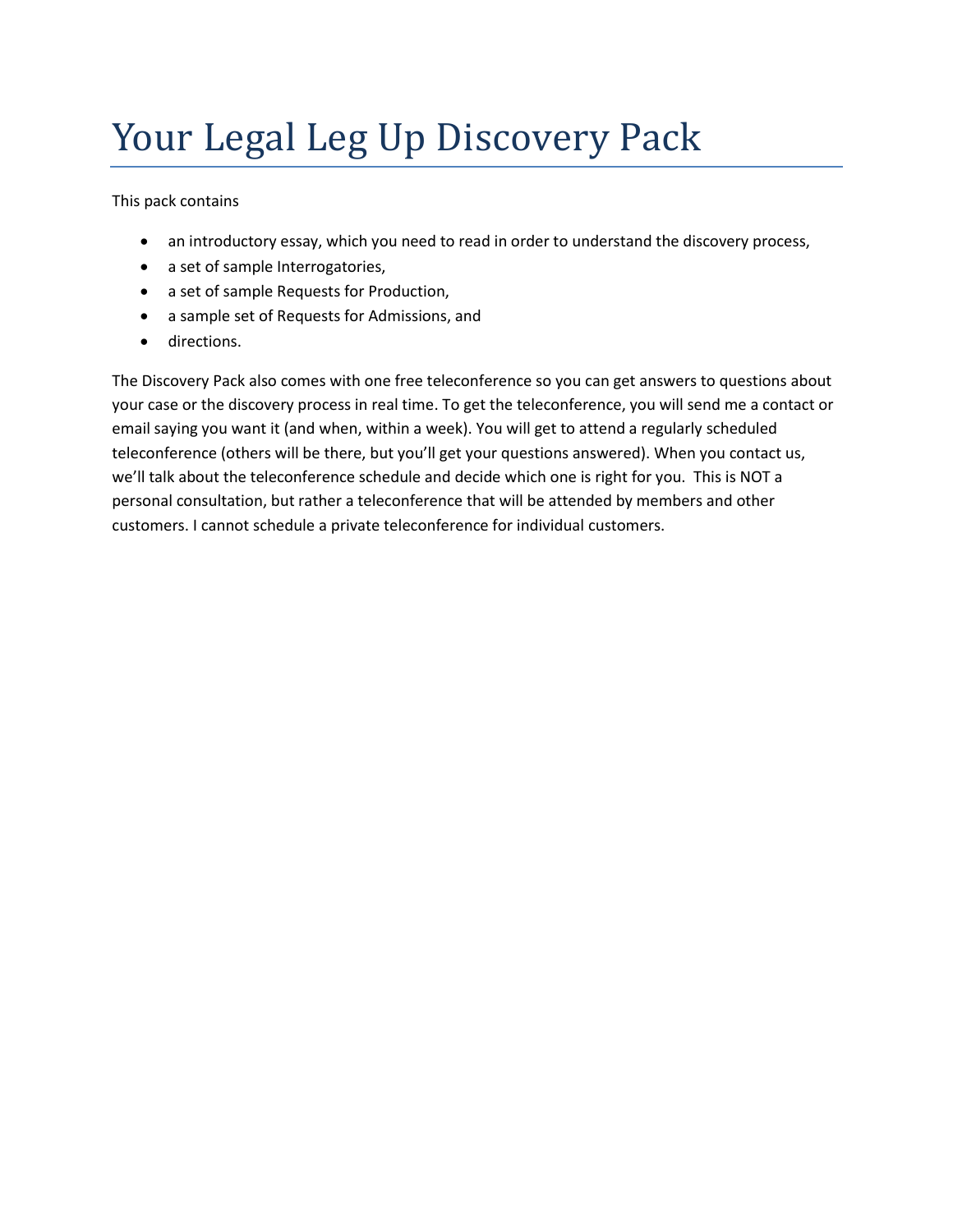# <span id="page-1-0"></span>**Table of Contents**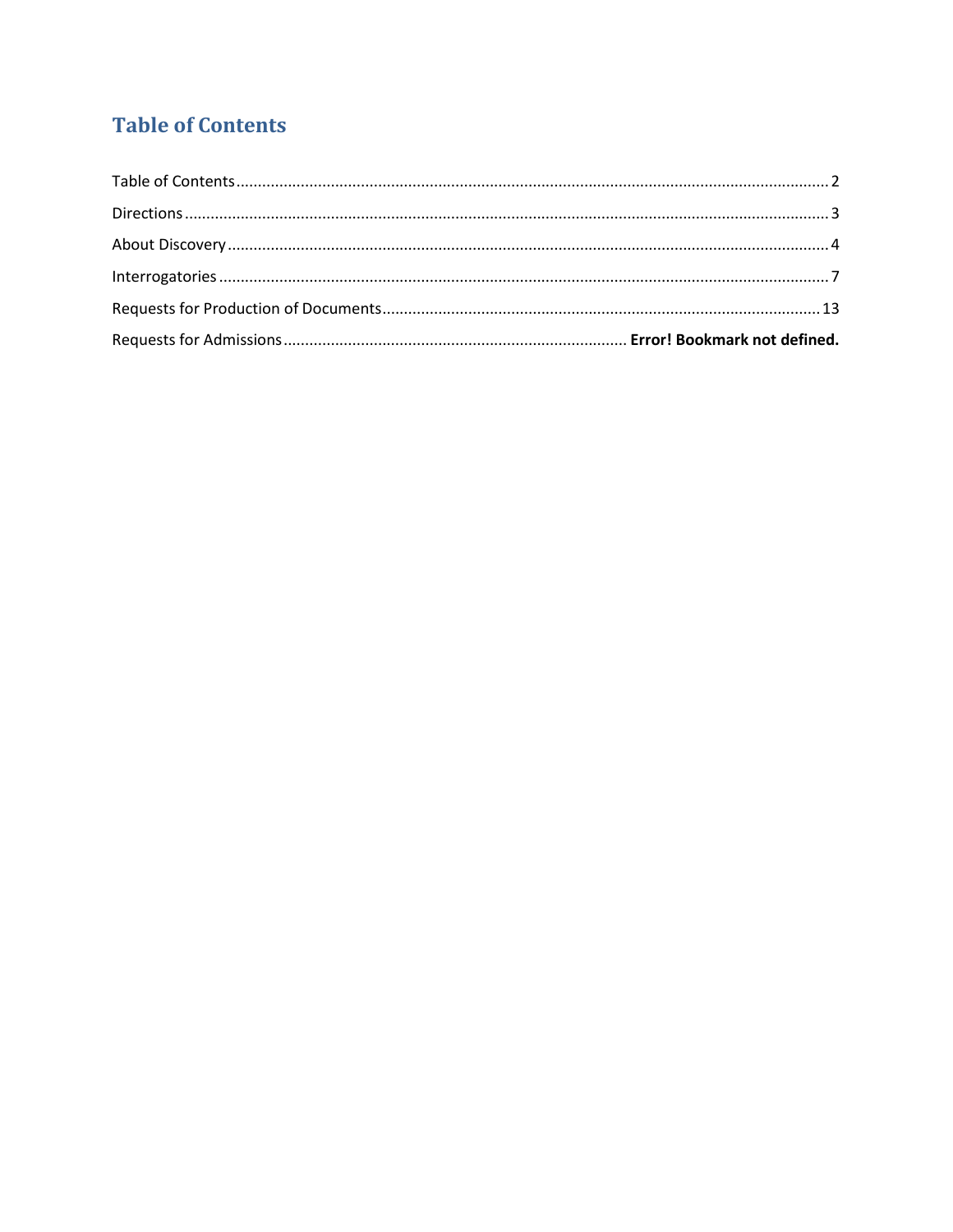# <span id="page-2-0"></span>**Directions**

To use these samples of discovery, you should analyze your case and understand what the plaintiff is trying to show. These samples are designed for use whether the plaintiff is (apparently) an original creditor, debt buyer, or debt collector. That is because although they could apparently be one thing, they might in reality be something else, and you need to know. The only way you can know for sure is by asking questions in discovery.

Once you decide what they plaintiff is saying, and what sort of evidence they need to prove their case, you should consider whether you have a counterclaim, and if so, what sort of evidence you would need. With those things in mind, you can start looking at the samples and using the ones that might be appropriate and not the ones that would not be appropriate. YOU DO NOT WANT YOUR DISCOVERY TO LOOK LIKE A FORM YOU GOT FROM SOMEWHERE. You want to own your discovery, to understand it, and to make it look like (as it must) it came from you. You are responsible for what you send, and you need to understand it. This "personalization" that you must do will add work to the process, but it will pay off in a big way. Spend the time necessary to make the words and work your own.

You must find your state's rules of civil procedure relating to discovery – just google your state's name and "rules of civil procedure," and you should be able to find them. Then you must find your *court's* local rules. The court may have a website, or you may need to ask the court for them, but you need those rules.

Among other things, you need to know whether there are numerical limits to how many questions you get to ask. And if there are, you need to know what gets counted.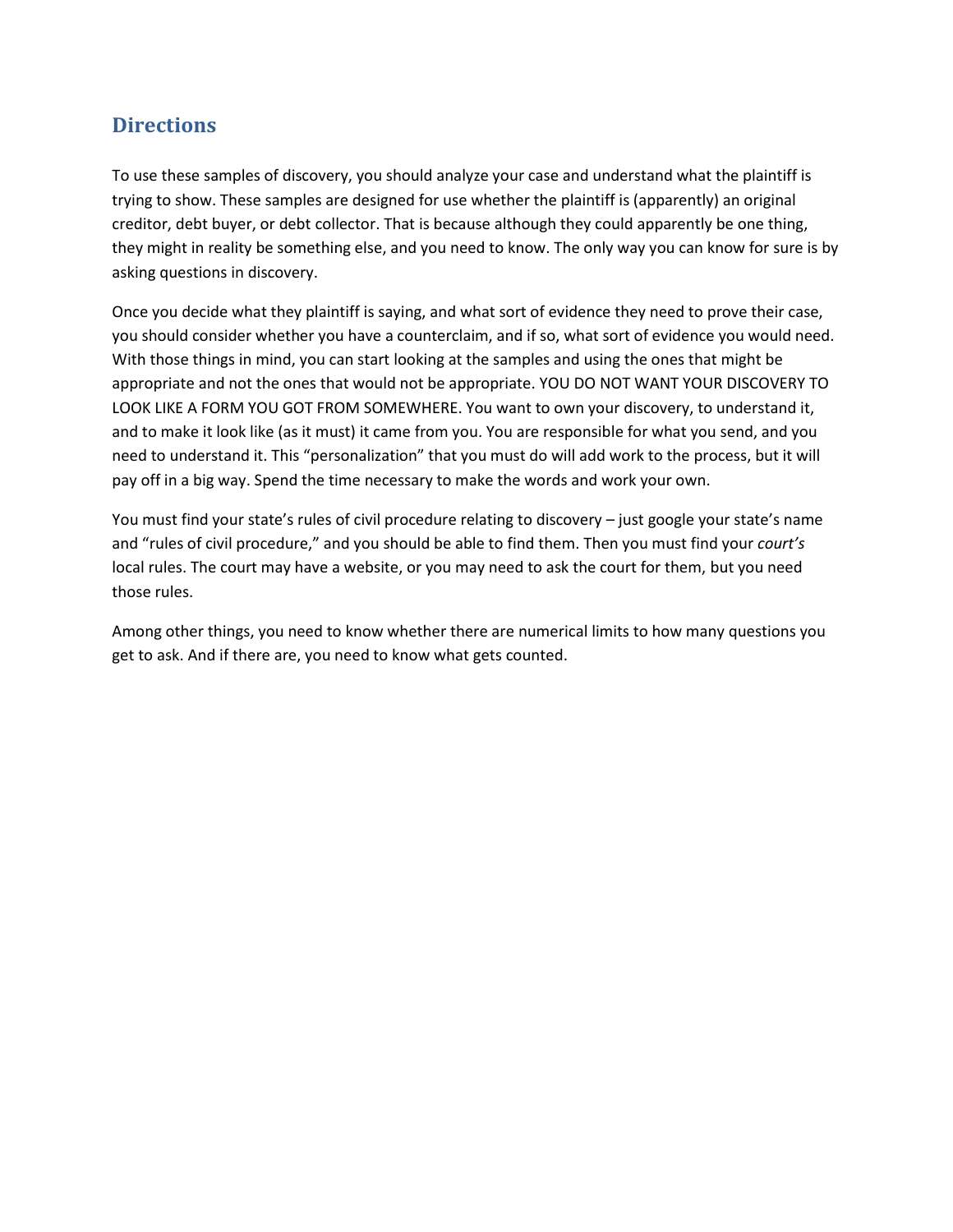# <span id="page-3-0"></span>**About Discovery**

Discovery is an essential part of debt litigation that will support your case in several important ways. We suggest that you do so as soon as possible. From a practical point of view:

- Having served discovery before the court has its scheduling conference will cause the court to take you, and the case, much more seriously.
- In addition, doing discovery sets you apart from the average pro se defendant and suggests to the plaintiff that you intend to defend vigorously.
- Your doing discovery forces the plaintiff to expend resources on the lawsuit, and while they rarely worry they will lose the case, they DO worry about having to spend more money on the case.
- Your serving discovery on them early puts them on notice that they will have many opportunities to spend on the case.
- Finally, serving discovery early allows you to see the way the debt collector "plays the game." You will be amazed by how little they give you in response (and how many objections they make), and this knowledge will be of significant strategic advantage to you.

Legally, getting started on the discovery early gives you a chance to get information that will bolster your case and reveal weaknesses in their case.

# **General Rules of Discovery**

While every state has its own statement of the rules of civil procedure which permit discovery (and you must get your state's rules immediately), they all require whatever discovery you do to reveal information that is "relevant" and "leads to the discovery of admissible evidence." That means that, while not everything you ask for has to be admissible in court as evidence by itself, it should be "reasonably calculated" to lead to such evidence. "Like what?" you may ask. Like asking for the names of witnesses, or asking for other facts that might lead to important facts.

Your discovery cannot be "unduly burdensome," which means that, while some information might be marginally relevant, asking for the debt collector's income tax statements for the previous ten years is excessive. And that goes for their requests of you, too.

# **Scheduling Your Case**

I mentioned above that getting your discovery served before the court's "scheduling hearing." Here's why. At a scheduling hearing, the court is going to set a number of dates that will control the case's timing: when the trial is, when motions have to be made, how long you can conduct discovery, etc.

What you must remember is that the debt collector wants to make the trial date as soon as possible. And so does the judge. The debt collector wants it to be over fast because turn-over and lack of investment are critical to its profitability. The court just wants it over because it would rather do other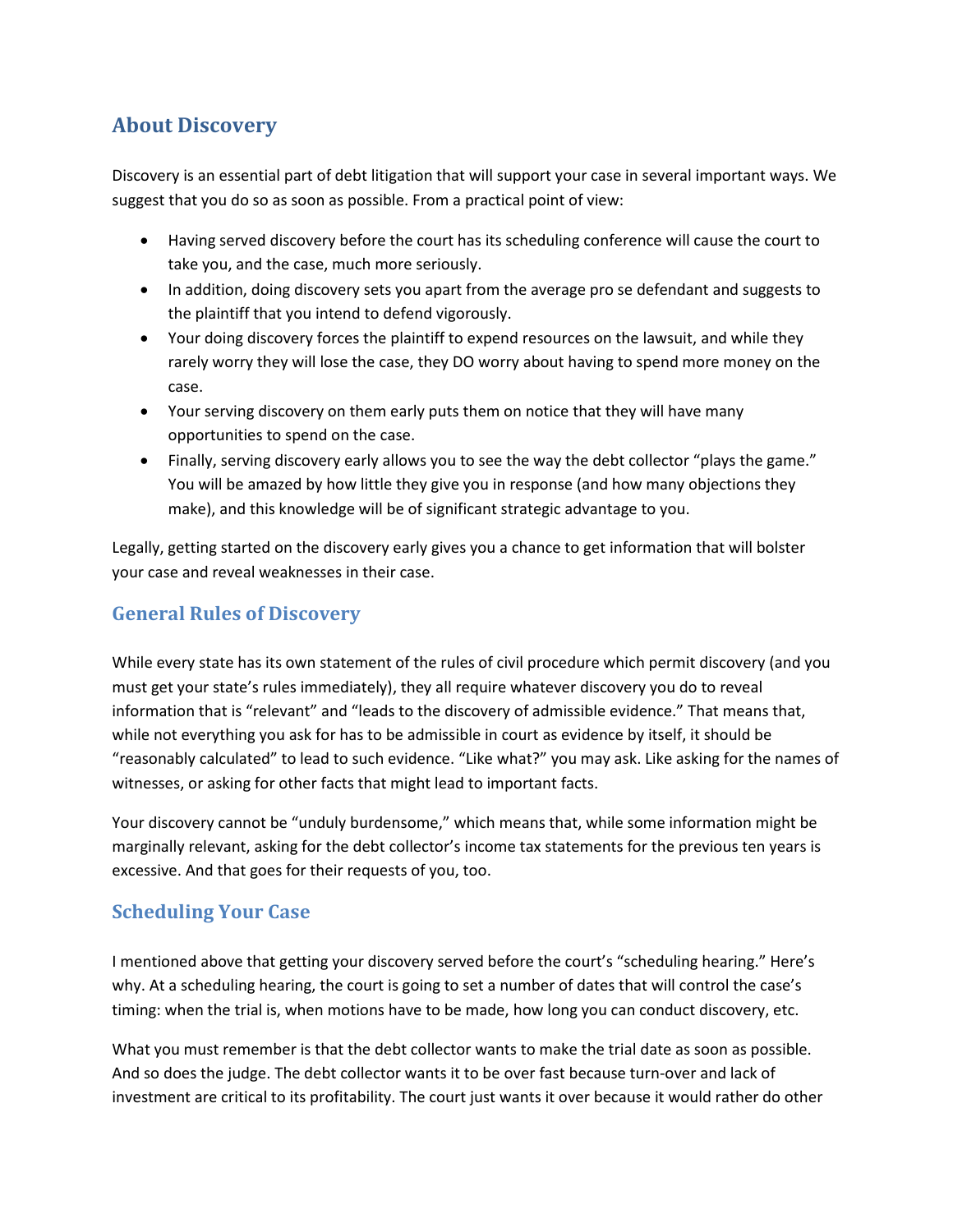things involving more money and more interesting legal concepts. So both judge and debt collector will want to suggest an early trial.

You don't want that. Delaying the case, all by itself, reduces the value of that case to the plaintiff. And using the time gives you a meaningful chance of winning. Discovery is your key to extending the case. Why?

#### **Discovery is Key because it Takes Time**

Look at your rules of civil procedure and your court's Local Rules. You're going to see that a party gets usually about 30 days to respond to discovery. Debt collectors typically ask for, and receive, an extension of 30 more days. If there are objections (and there will be many), you are required to engage in "good faith" negotiations to settle the dispute. Those will take two weeks and won't solve the problem. Then you have to create a motion to compel (two weeks) and file it, serving a copy on the other side. They'll get to respond, and you get to respond to *that*. Then you have to set the motion for a hearing, which could take weeks, and then argue the motion. If you win, the court will give them ten days to answer your discovery.

Remember that time-line, because you'll need to remind the judge of it at the scheduling conference. There's no way to get all that done in less than six months. And if you want to file a motion for summary judgment, that adds another six weeks at a minimum. Mention these realities to the judge at the scheduling conference, and there's a good chance the trial won't be set for at least six months or more. And that is like money in your pocket.

The Discovery Packs – Note that information in brackets [] is a note to you. All documents must be individualized to apply to your case, and you should carefully consider whether each of these requests applies to your case, or whether you should include more or something else. In other words, use these samples to learn about the discovery process – and apply the lessons to your discovery.

# **More about Time**

Conducting discovery is time consuming and often frustrating. The debt collectors routinely object to every single discovery request – this stonewalling is a well-established part of their play book. That all means that you will need to get started as early as possible and be prepared for dull, time-consuming and frustrating dispute. It is annoying and discouraging, so be prepared for this sort of battle.

On the bright side, discovery is often a key to victory for a pro se defendants. Obviously this is so to the extent that you can (eventually) get information that will help you win your case. But you should also welcome the debt collector's stonewalling tactics. In order to file a motion to compel, you are required to "negotiate in good faith" to attempt to resolve the discovery dispute first. This informal resolution process means that you must first call and speak to the lawyer about their objections. Plan to do that, to ask him or her all about all the objections as to each question, and plan to be sure to be thorough and specific. It could take hours of back and forth over days.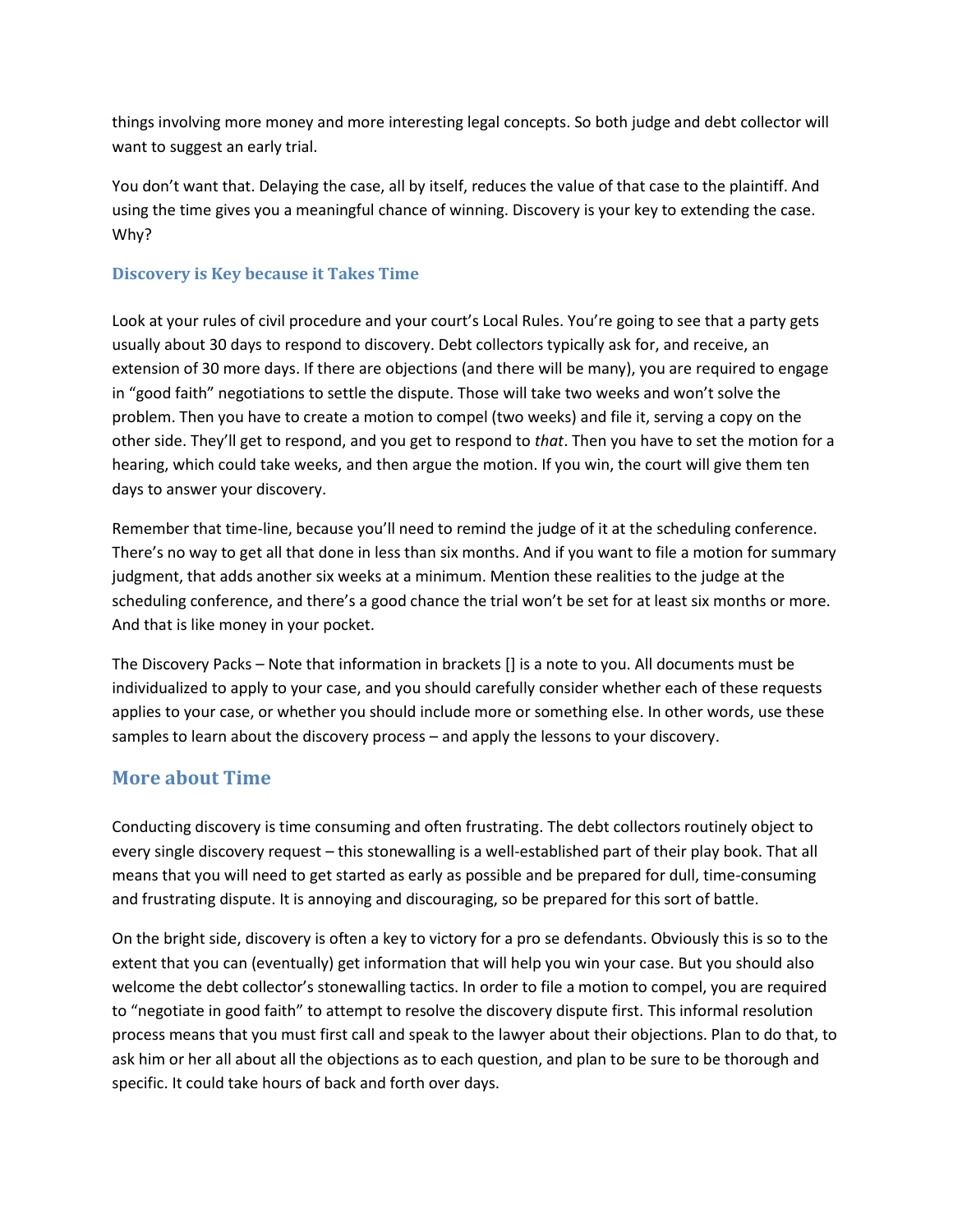That's what you want. The lawyer you are talking to is either billing the company \$200 per hour or wants to make that much (doing something besides talking to you). Your making them spend a lot of time on your discovery forces the debt collector to invest more heavily in your case, and while they rarely doubt they can win the case, they always worry about whether they can collect. The more you force them to spend on you, the more likely they will be looking for the exits. So take your time and do a good job. You really do need as much of this information as possible, and you can make the debt collector pay for its obstructive and dishonest objections.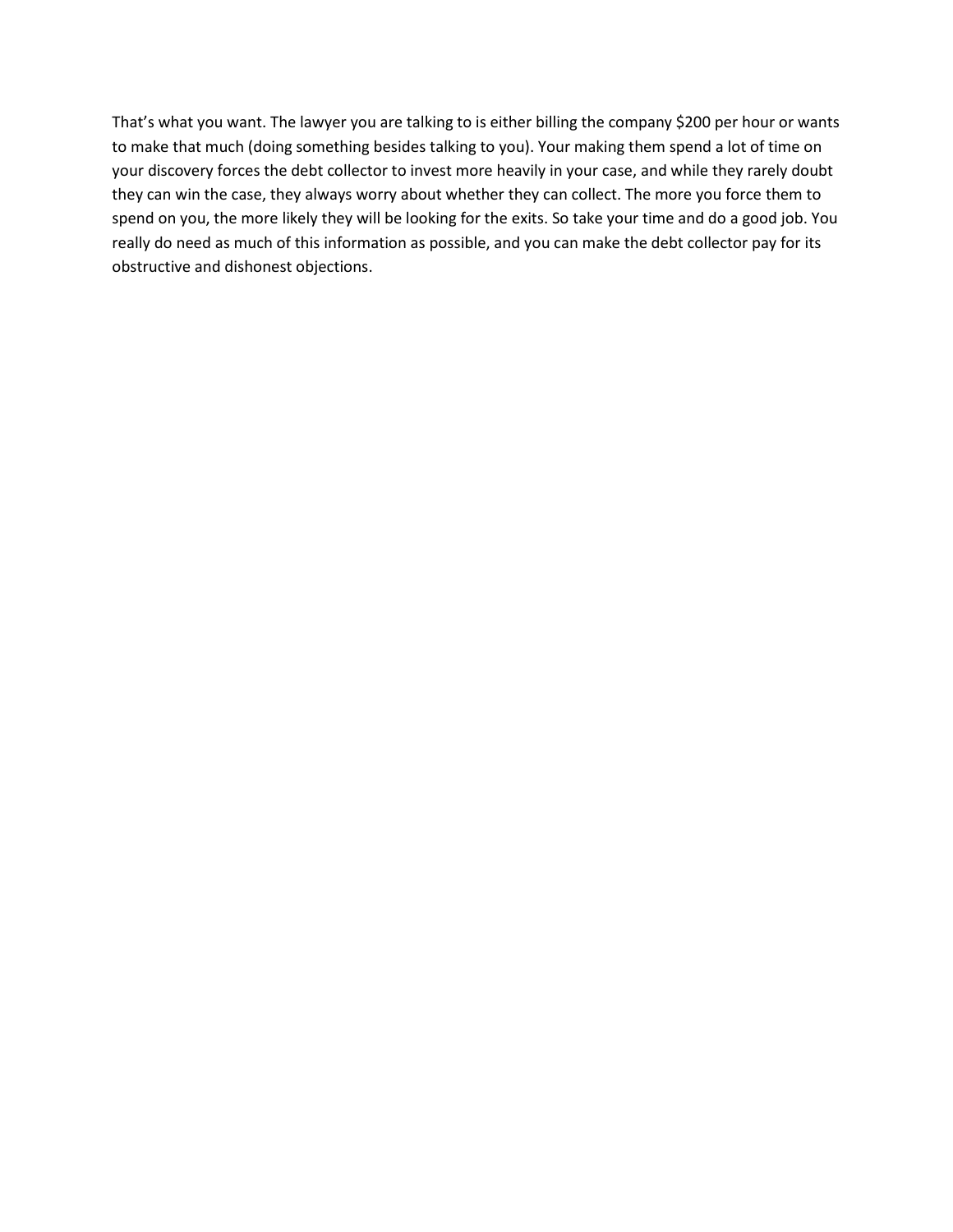# <span id="page-6-0"></span>**Interrogatories**

# **Sample Interrogatories for Consumer/Debtor**

IN THE CIRCUIT COURT OF THE COUNTY OF X STATE OF x

Company suing, Plaintiff,

vs.

Joe Consumer, Defendant.

#### **DEFENDANT**'**S FIRST SET OF INTERROGATORIES DIRECTED TO PLAINTIFF**

COMES NOW Defendant, pro se, and propounds the following interrogatories on Plaintiff, to be answered in accordance with [Your State Rules of Civil Procedure]:

#### **DEFINITIONS**

"You," "your" or "yours" means the Plaintiff and any employee, agent, sales representative, manager, officer, owner, independent contractor, assign or other person working for, hired by or acting on behalf of plaintiff.

"Identify" with respect to persons means state the name, address, position, social security number, last known home and business address and last known home and business telephone number for each such person listed.

"Identify" with respect to documents or things means describe the document or thing, state its current whereabouts, and identify each person who has possession, custody or control over each such document.

"The Original Creditor" means the original issuer of the credit that was allegedly extended to Defendant, and any employee, agent, sales representative, manager, officer, owner, independent contractor, assign or other person working for, hired by or acting on behalf of the Original Creditor.

"The Account Balance" or "Defendant's Account" means the debt you allege Defendant owes and upon which you have filed suit to collect.

#### **INTERROGATORIES**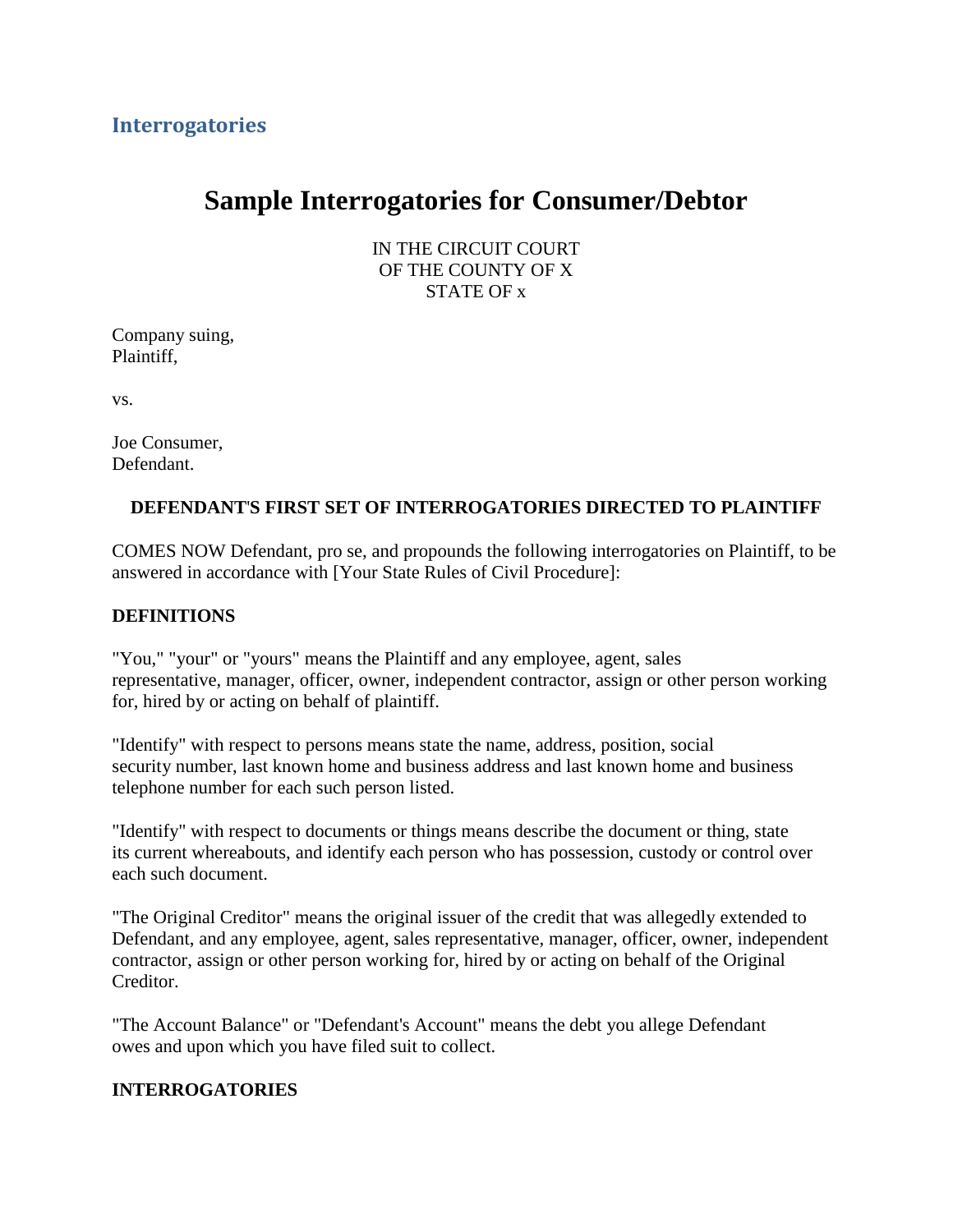1. Please identify each person who either answered, or who was consulted in providing answers to these interrogatories, and state which interrogatory was answered by each such person listed.

#### **ANSWER**:

2. Identify the alleged Original Creditor of Defendant's Account.

# **ANSWER:**

3. Identify all persons or entities who have ever owned this debt and provide the dates of their ownership.

# **ANSWER:**

4. Identify every document by which Defendant's Account was transferred to or acquired by you or any other person. This should include bills of sale, attachments to bills of sale, and complete assignment agreements relating to the transaction by which defendant's account was purchased or otherwise acquired.

#### **ANSWER:**

5. Identify each of your employees who has attempted to collect all or any part of the Account Balance from Defendant, describe what actions were taken by each such employee to collect, or attempt to collect the Account Balance from Defendant, and identify all documents created as a result of such attempt.

# **ANSWER:**

6. Identify every individual employed by the Original Creditor who had direct or supervisory authority over Defendant's Account (or over the department responsible for collecting Defendant's Account) before it was assigned, transferred and/or sold to you.

# **ANSWER:**

7. Identify any contract or other document within your possession or control that contains Defendant's signature on it.

#### **ANSWER:**

8. Identify all sources, including electronic media, you consulted or upon which you relied in generating any document attached to your petition.

# **ANSWER:**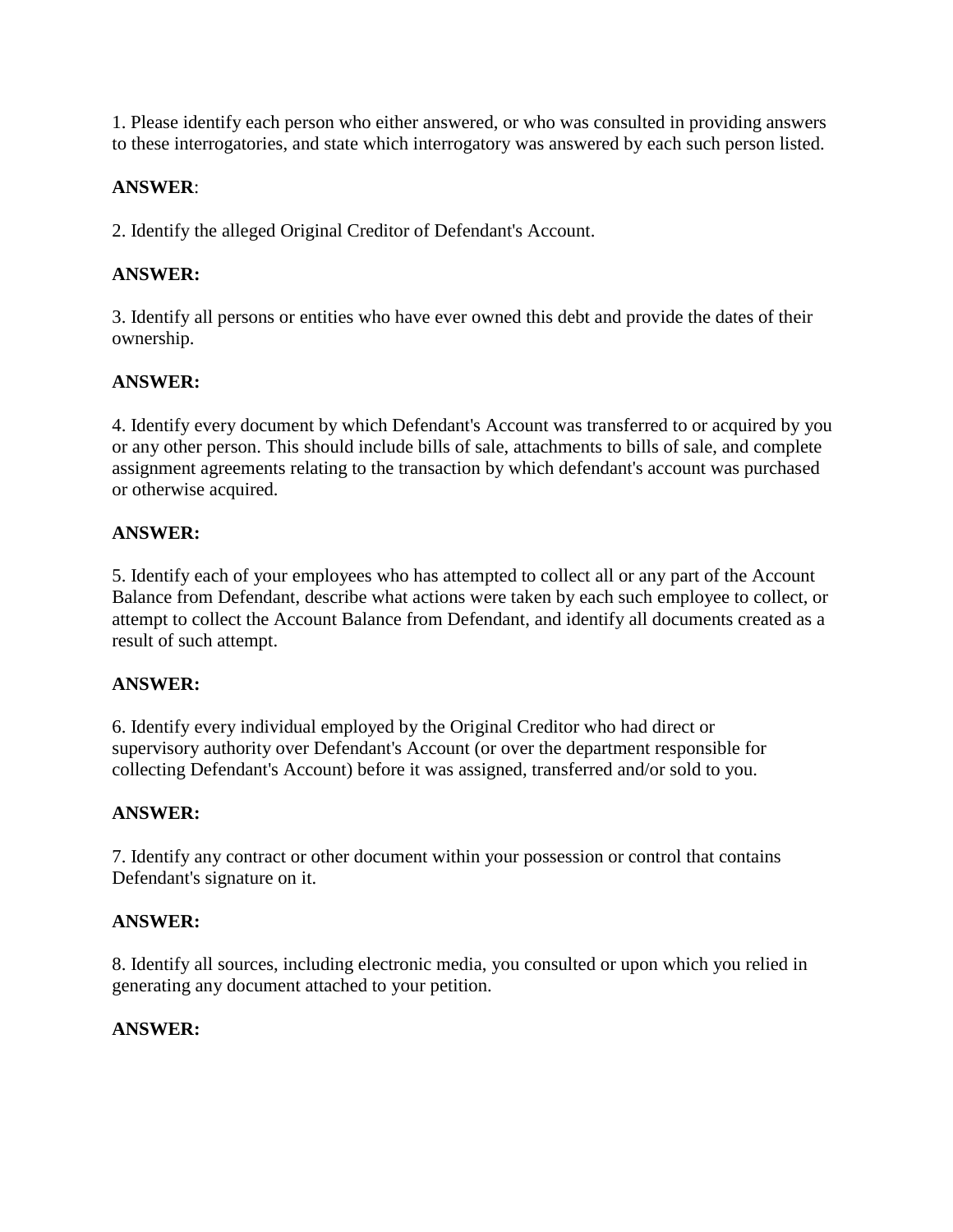9. Do you contend that any document attached to your petition is an actual statement of account created by the original creditor (or a photocopy of such)? If your answer is "no," state how and by whom the document was generated. If your answer is "yes," state how and in what form the document came into your possession.

10. For each individual identified in response to Interrogatory 9, describe the person's academic or business background and state the person's qualifications in knowledge, training or information regarding the authenticity or accuracy of the documents.

#### **ANSWER:**

11. Did you ever make any agreement to lend money or provide credit to Defendant? If your answer is yes, state:

- a) The date of the agreement;
- b) The place in which the agreement was made;
- c) The terms of the agreement;
- d) Identify all documents, notes and records which relate any terms of the agreement;

e) Identify all persons present at the time the agreement was made.

#### **ANSWER:**

12. State the total amount of *principal* that you contend Defendant borrowed from the Original Creditor, give the date and amount on which each principal sum was borrowed, and identify the goods and/or services that Defendant purchased with the credit that was given.

#### **ANSWER:**

13. State the amount of *interest* that was charged to Defendant pursuant to each principal sum that was borrowed, and describe the manner in which you calculated the interest.

#### **ANSWER:**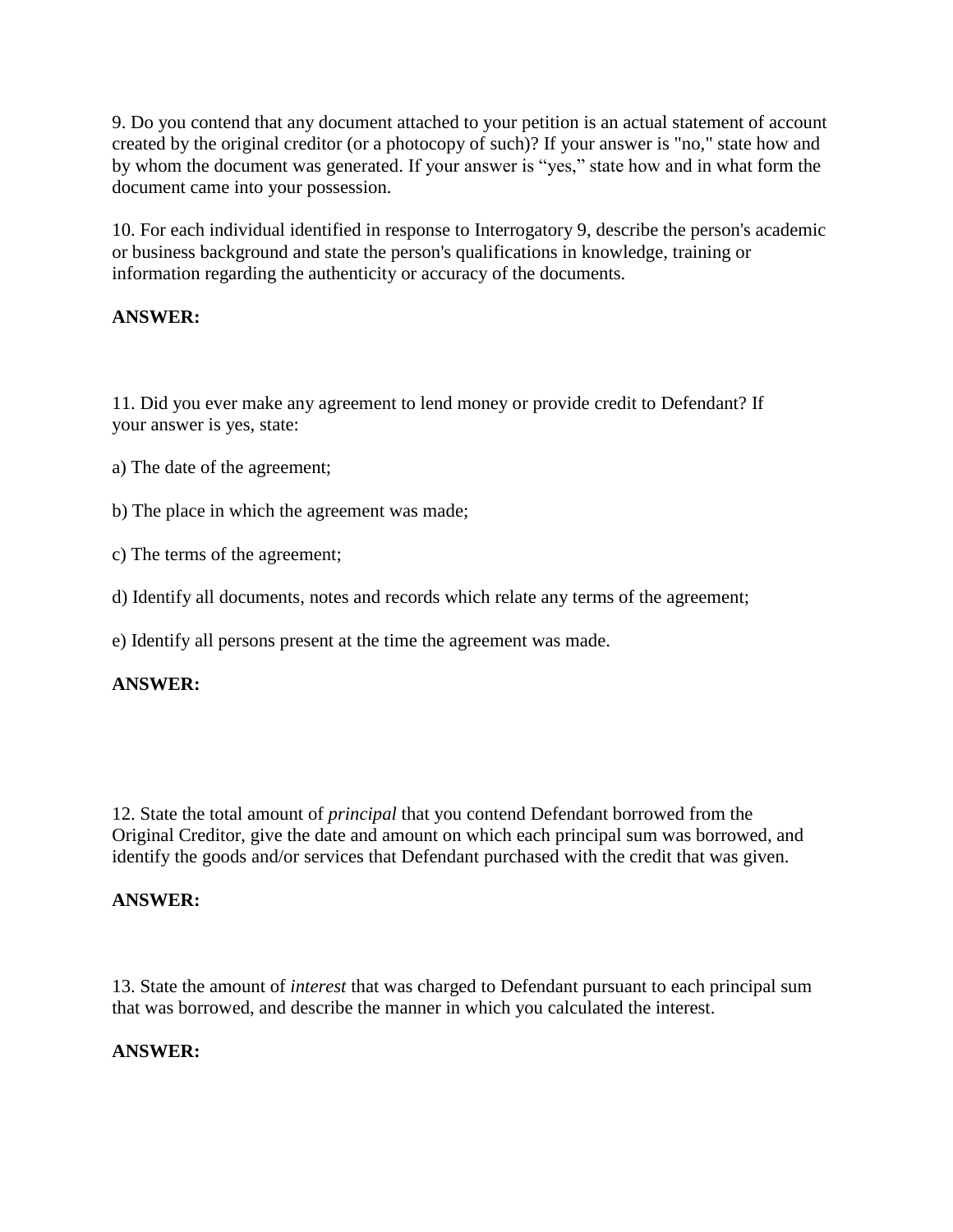14. State the amount of each late fee, overlimit fee, membership fee, application fee, or any similar charge that was ever assessed against Defendant with respect to Defendant's Account and identify any statement of terms or conditions according to which the charge was assessed.

#### **ANSWER:**

15. State the amount of income your company generates from the collection of debts originally owed to others and identify what percentage of your company's income that is.

#### **ANSWER:**

16. Identify any part of your business not associated with the collection of debts originally owed to others and state what percentage of your income is generated by those parts of your business.

#### **ANSWER:**

17. Do you contend that your principle business is not the collection of debts? If your answer is "yes," then state all facts in support of that contention.

#### **ANSWER:**

18. State your net worth from the date of your answers to these interrogatories back to the date you first attempted to collect the alleged debt you are attempting to collect in this law suit.

#### **ANSWER:**

19. As of the date of your answers to these interrogatories, state the total amount of money you claim Defendant owes you, state the amount of that money that constitutes (1) principal, (2) interest, (3) attorney's fees, (4) late fees; (5) overlimit fees, (6) application fees, (7) membership fees and (8) court costs.

#### ANSWER: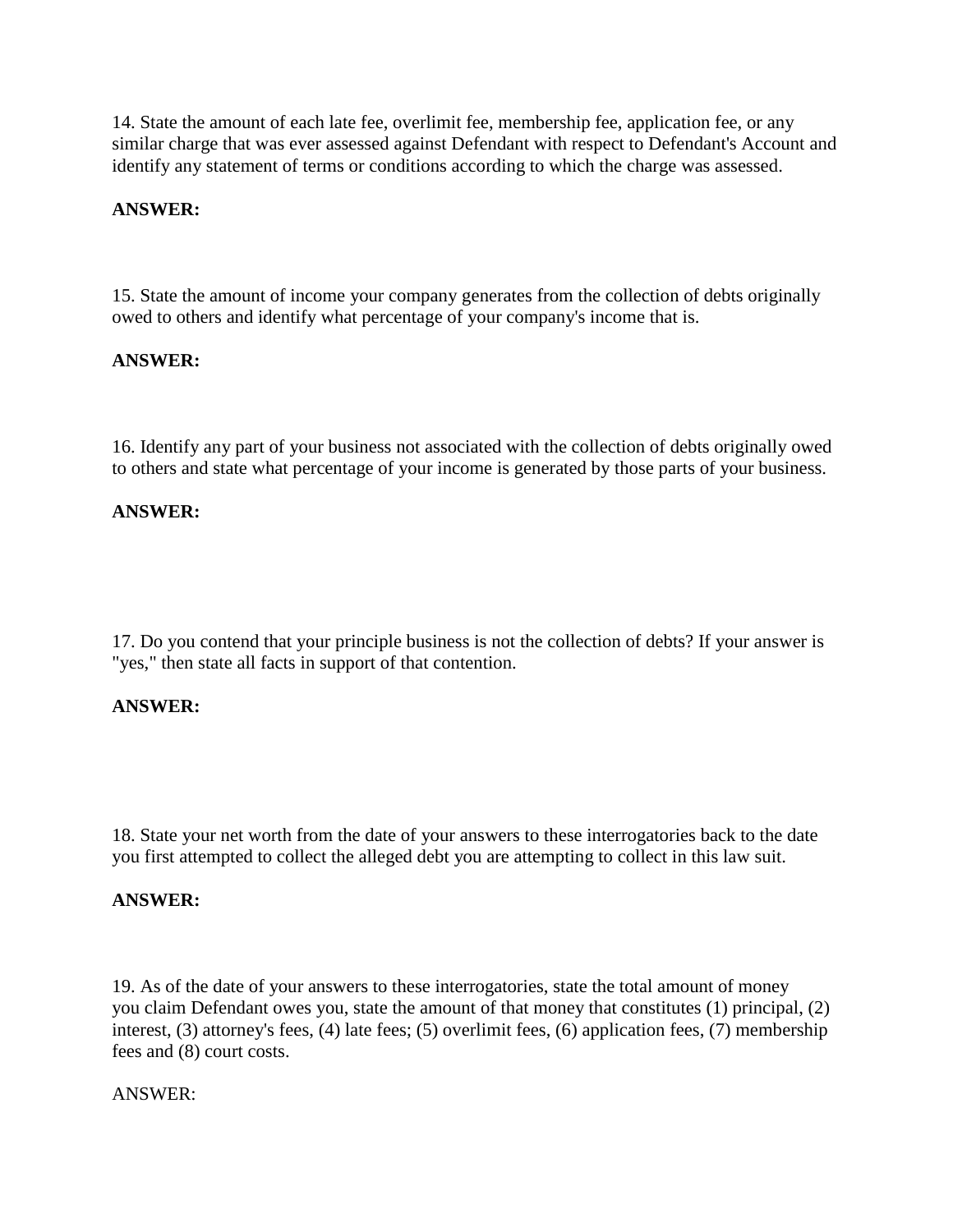20. With respect to your answer to Interrogatory 19, list every document that supports your calculation of these figures, identify every document that authorizes you to collect these amounts, give a detailed description of how you calculated these figures, and identify every individual who has personal knowledge of the accuracy of these figures and/or who has personal knowledge that the figures were accurately calculated or determined.

#### **ANSWER:**

21. What is total amount of money you have received in payment toward the Account Balance from any source? As to each payment made, specify the date it was made, by whom, and the amount.

#### **ANSWER:**

22. What is total amount of money any person has received in payment toward the Account Balance? As to each payment made, specify the date it was made, by whom, by whom received, and the amount.

#### **ANSWER:**

23. Identify any declarations, admissions (implied or express) or statements against interest made by Defendant or Defendant's agents or representatives relating to the subject matter of this litigation, and fully relate all details with regard to each such statement.

#### **ANSWER:**

24. Have you obtained any written or oral statements from any persons who have any knowledge of the subject matter of this action? If so, state as to each statement:

- a) The name and address of the person making the statement;
- b) The date said statements were made;
- c) Whether the statements were written, oral or by recording device;
- d) The name and address of the person who made the statements;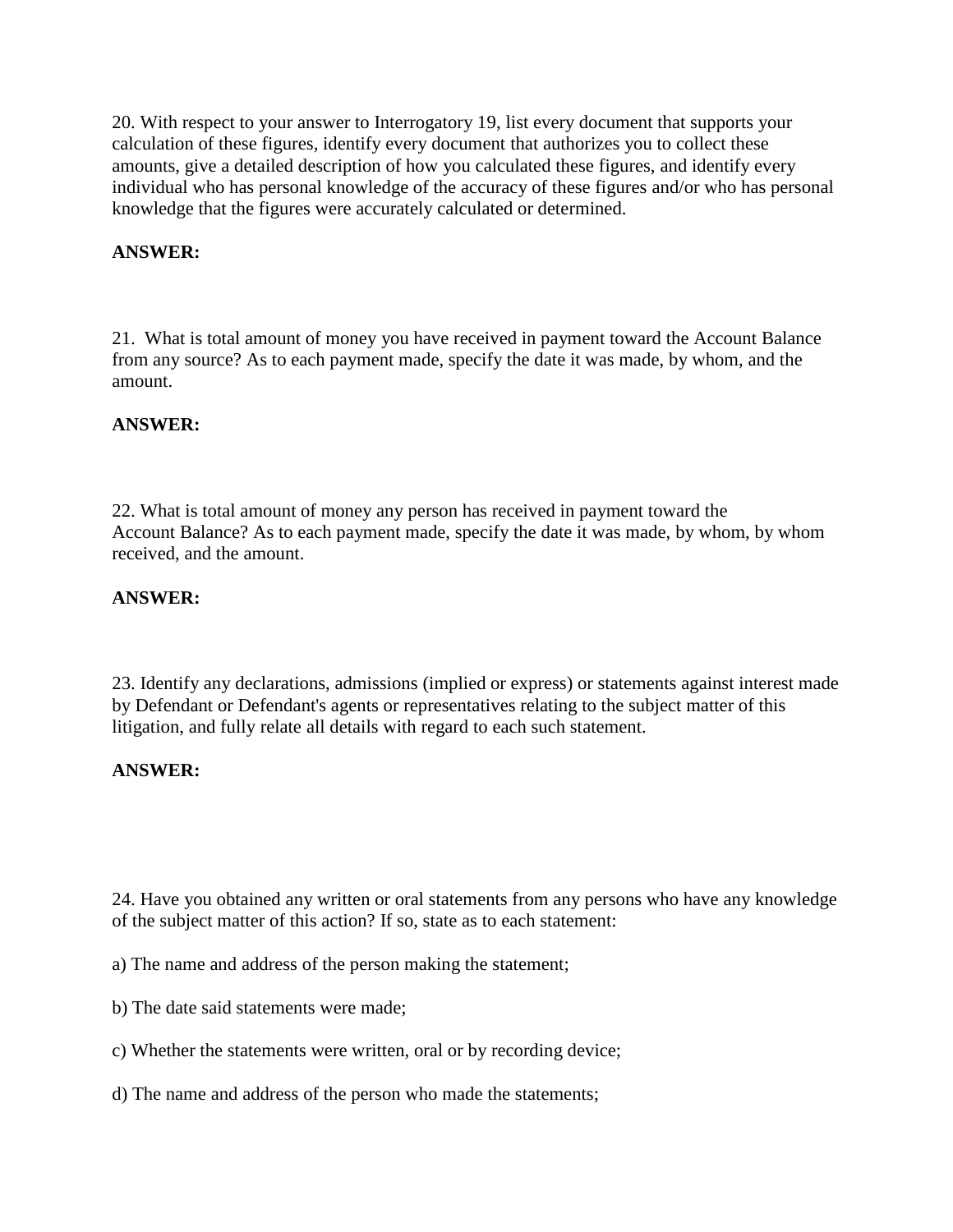e) The name and address of the person in possession of the statements;

f) Please attach a copy of each such statement.

#### **ANSWER:**

25. If any person conducted any independent investigation into the authenticity of the debt you are alleging defendant owes plaintiff on behalf of plaintiff, identify that person, all matters investigated, and all findings or conclusions reached by such investigation.

#### **ANSWER:**

26. If any person conducted any independent investigation into the record keeping or business practices of [original creditor], identify that person, all matters investigated, and all findings or conclusions reached by such investigation.

#### **ANSWER:**

Respectfully submitted,

\_\_\_\_\_\_\_\_\_\_\_\_\_\_\_\_\_\_\_\_\_\_\_\_\_\_\_\_\_\_

John Q. Debtor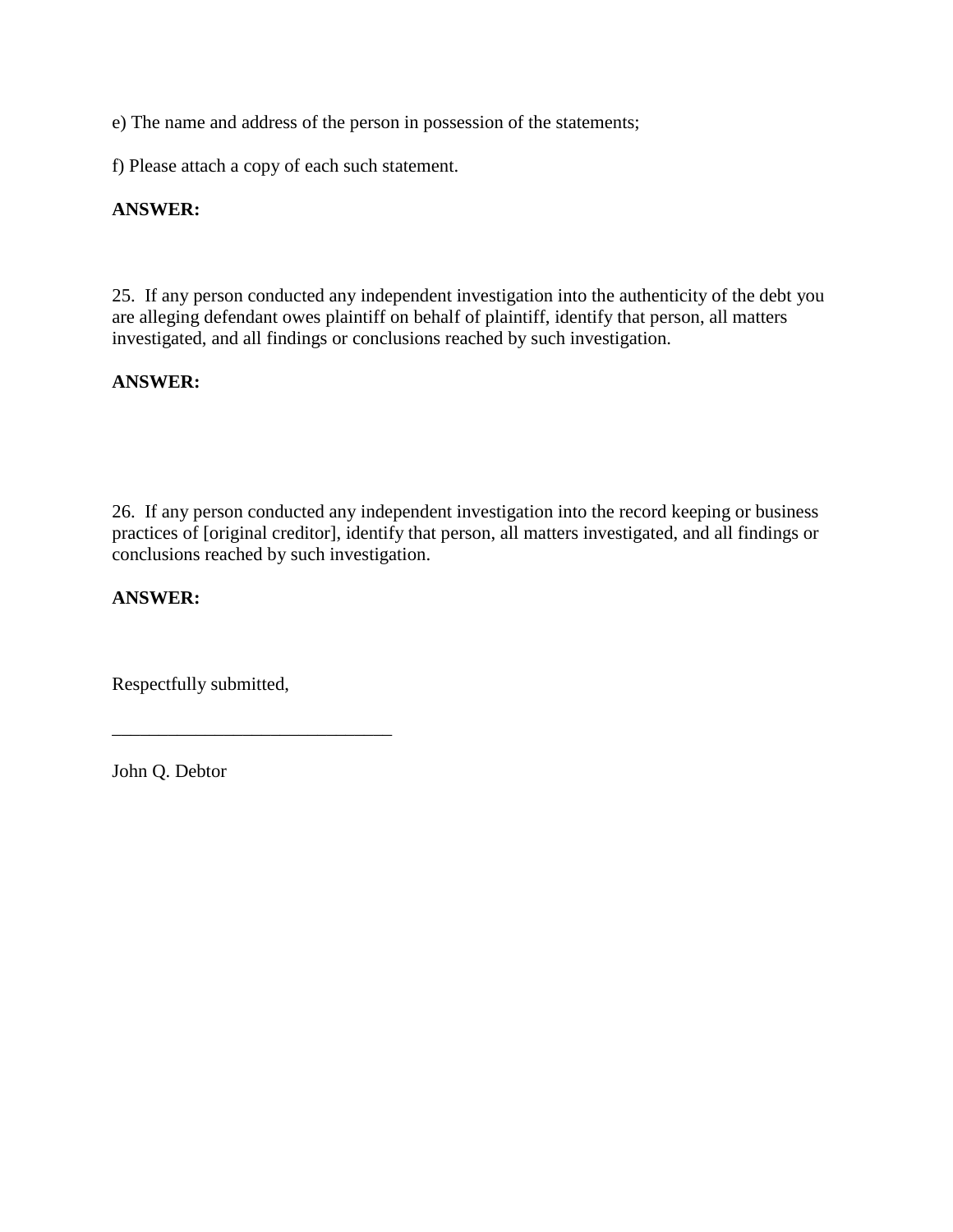# <span id="page-12-0"></span>**Requests for Production of Documents**

#### **DEFENDANT'S FIRST REQUEST FOR PRODUCTION OF DOCUMENTS DIRECTED TO PLAINTIFF**

Comes now Defendant, pro se, and requests Plaintiff to produce the following documents, and otherwise respond to these requests for production of documents, within [the time provided under your State Rules]:

#### **DEFINITIONS**

"Document" means, without limitation, all of the following items in Defendant's possession, custody or control, whether printed, recorded, or reproduced by any other mechanical process or written or produced by hand: agreements, communications, correspondence, telegrams, memoranda, summaries of records of telephone conversations, summaries or records of personal conversations or interviews, video or audio tape recordings, diaries, graphs, reports, notebooks, note charts, plans, drawings, sketches, file vehicles, indexes, logs, summaries or records of meetings or conferences, summaries or reports of investigations and negotiations, opinions or reports of consultants, photographs, brochures, pamphlets, circulars, press releases, drafts, letters, including any marginal comments appearing on any of the documents, checks (cancelled or otherwise), minutes, and any and all other writings. The term "document" also includes all entries made into a computer (please produce a hard copy or disk containing all entries).

"You," "your" or "yours" means plaintiff, its owners, officers, managers, employees, agents, assigns and sales representatives.

"The Original Creditor" means the original issuer of the credit that was allegedly extended to Defendant, and any employee, agent, sales representative, manager, officer, owner, independent contractor, assign or other person working for, hired by or acting on behalf of the Original Creditor.

"The Account Balance" or "Defendant's Account" means the debt you allege Defendant owes and upon which you have filed suit to collect.

#### **DOCUMENTS REQUESTED**

1. Any and all account cards or ledger sheets showing debits, credits, and/or a running balance, prepared in connection with Defendant's Account.

2. Any and all written correspondence or notes of oral correspondence between you and Defendant or between you and any third party concerning Defendant's Account, including copies of any and all notices of default or demands for payment that you or anyone sent to Defendant.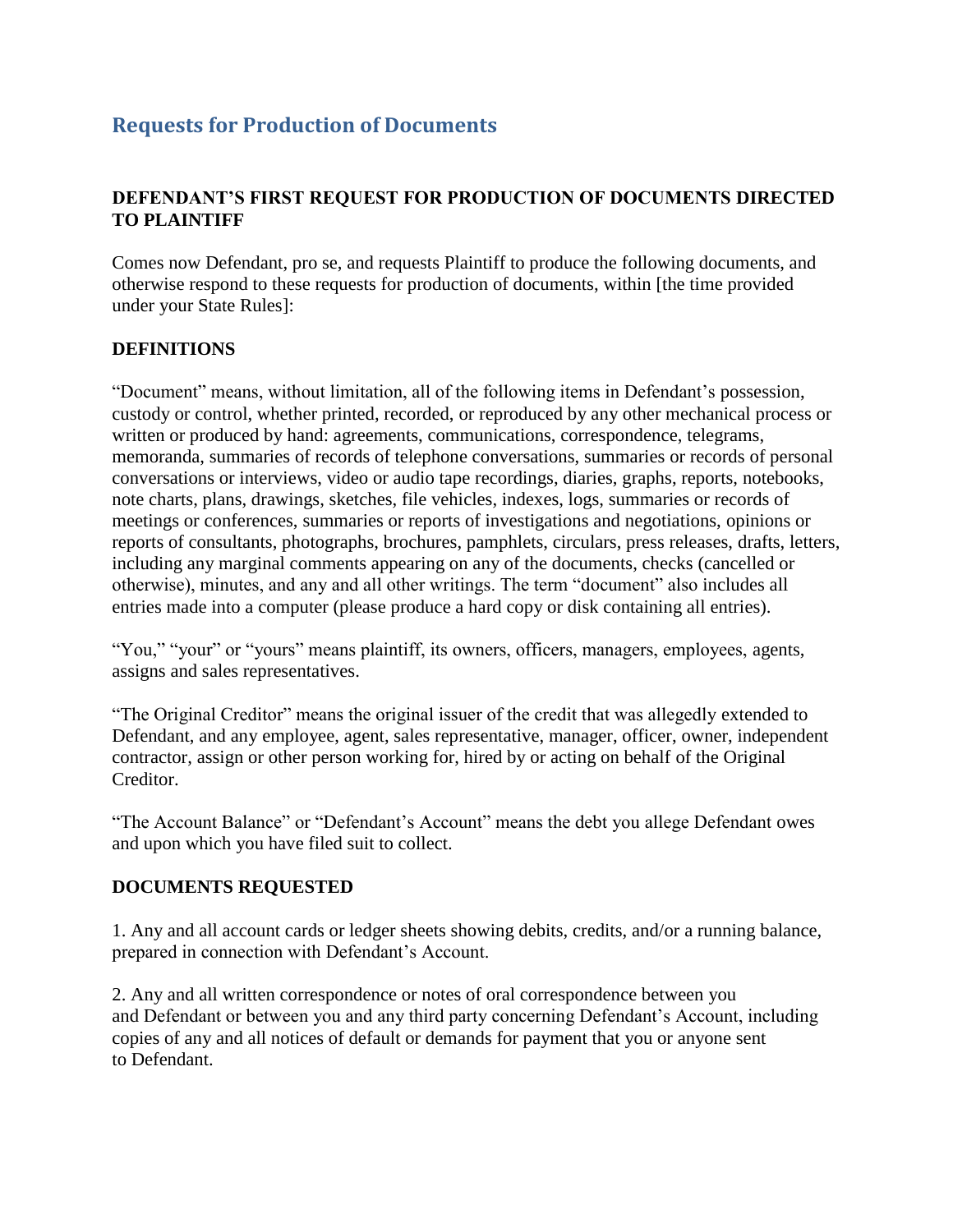3. Copies of all documents that you received from the Original Creditor in connection with Defendant's Account in the actual form you received them. [for debt buyers]

4. All documents showing or related to the assignment of Defendant's Account to you or to any intermediate person or entity, beginning with the first assignment by the Original Creditor and ending with the final assignment to you. This includes but is not limited to all bills of sale and attachments, all assignment contracts, financial records or statements of accounts, or any other document related to the account.

5. Any and all documents, not covered by another section of this request, that purport to bear Defendant's signature and relate to the subject matter of the petition.

6. Any and all documents that you consulted or relied upon in the preparation of the petition or answers to interrogatories.

7. Any document the person who signed the Affidavit attached to the Petition reviewed or relied on prior to signing the Affidavit. [If there was an affidavit related to the amount owed – not regarding the affidavit about military active duty].

8. Any document upon which the person who generated any documents attached to the petition reviewed or relied on prior to filing your lawsuit.

9. Copies of your federal and state income tax returns for 200x, 200x and 200x. [For use if you have a claim for damages under the FDCPA or for punitive damages under any other law.

10. All documents supporting any calculation of damages against Defendant, including actual damages, attorney's fees, late fees, overlimit fees, membership fees, application fees, interest calculations and court costs.

11. A copy of any written demands for payment made to Defendant, including bills, collection letters, or other communications seeking payment.

12. A copy of any credit applications or credit investigations of Defendant concerning Defendant's Account.

13. Any document relating to the nature of your business, whether produced in connection with securities regulation, advertising or other promotion, or generated for any other purpose. [for debt buyers, with the purpose of showing "debt collector status"]

14. Any document showing or reflecting the nature of your business activities. [for debt buyers, with the purpose of showing "debt collector status"]

15. Any document showing or reflecting any purchase, sale, or any other transfer of any accounts for collection by any other party.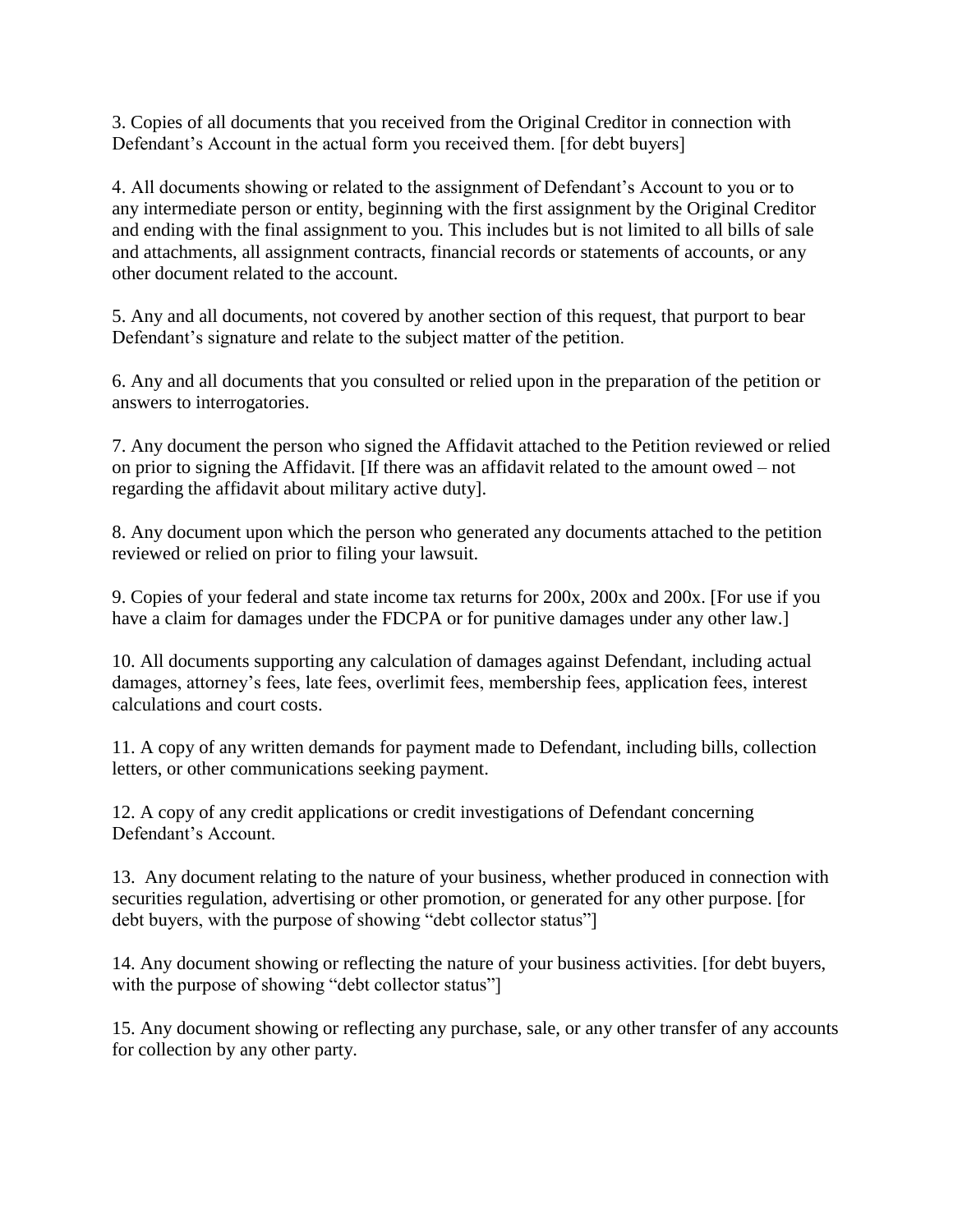16. Any and all documents related to the transfer or assignment of defendant's account to you, including any and all assignment contracts, bills of sale and attachments thereto, or any other document, by any name, controlling or purporting to control the terms and conditions of the account to you, including your access to original creditor records, or any guaranties or refusal to guarantee the truth or accuracy of any records associated with defendant's account. [for debt buyers, with the purpose of showing "debt collector status"]

17. All documents identified or consulted in response to defendant's interrogatories served herewith and not otherwise produced.

18. Any document identified by your responses to Defendant's Interrogatories not already included in these requests.

Respectfully submitted,

Joe Consumer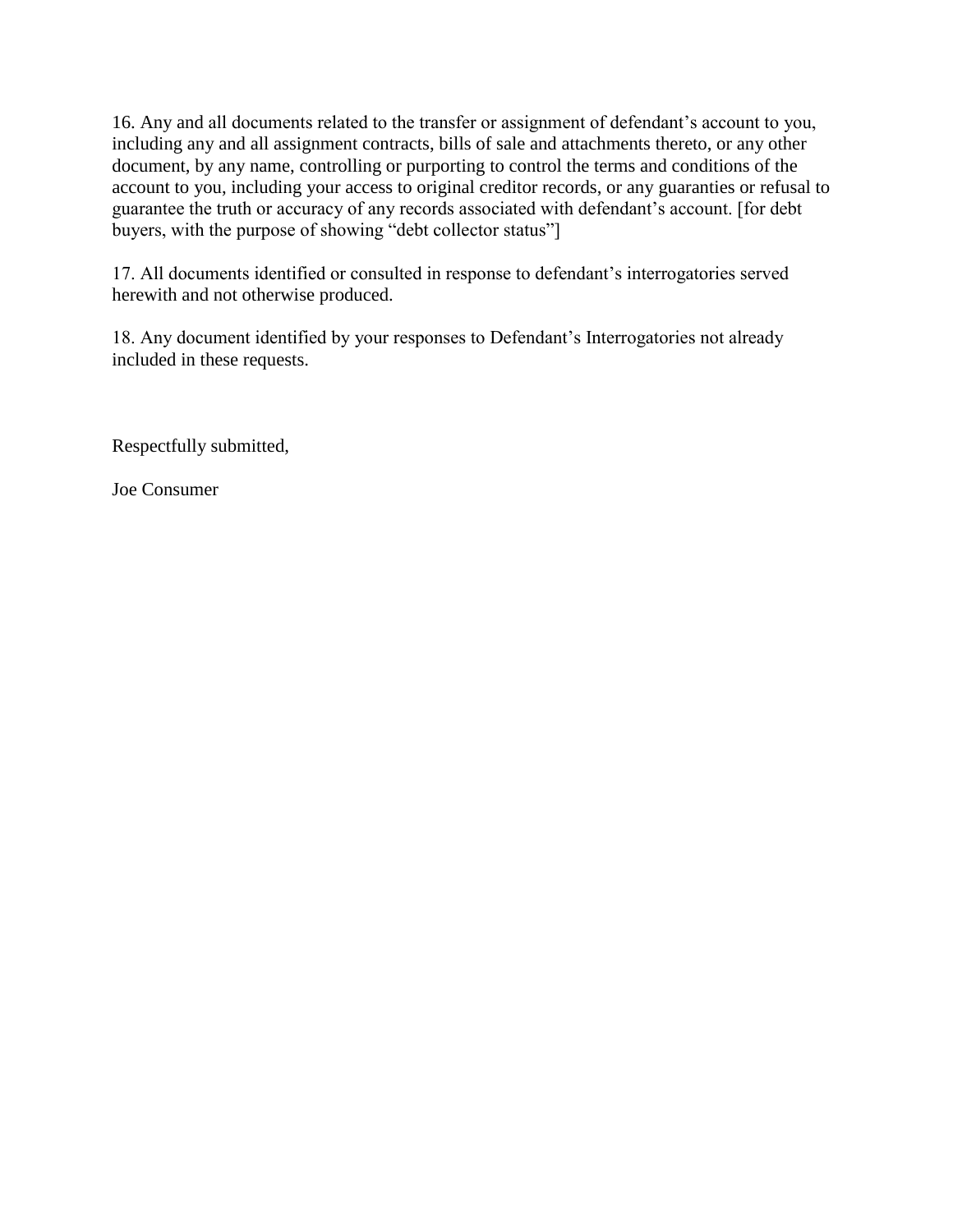**New Requests for Admissions**

# **Sample Requests for Admissions for Consumer/Debtor**

IN THE CIRCUIT COURT OF THE COUNTY OF X STATE OF x

Company suing you, Plaintiff,

vs.

Joe Consumer, Defendant.

#### **DEFENDANT**'**S FIRST SET OF REQUESTS FOR ADMISSIONS DIRECTED TO PLAINTIFF**

COMES NOW Defendant, pro se, and propounds the following requests for admissions on Plaintiff, to be answered in accordance with [Your State Rules of Civil Procedure]:

#### **DEFINITIONS**

"You," "your" or "yours" means the Plaintiff and any employee, agent, sales representative, manager, officer, owner, independent contractor, assign or other person working for, hired by or acting on behalf of plaintiff.

"The Original Creditor" means the original issuer of the credit that was allegedly extended to Defendant, and any employee, agent, sales representative, manager, officer, owner, independent contractor, assign or other person working for, hired by or acting on behalf of the Original Creditor.

"The Account Balance" or "Defendant's Account" means the debt you allege Defendant owes and upon which you have filed suit to collect.

#### **REQUESTS**

- 1. Admit that Plaintiff is a "debt collector" within the terms of the Fair Debt Collection Practices Act.
- 2. Admit that you have no personal knowledge of the billing practices of [original creditor].